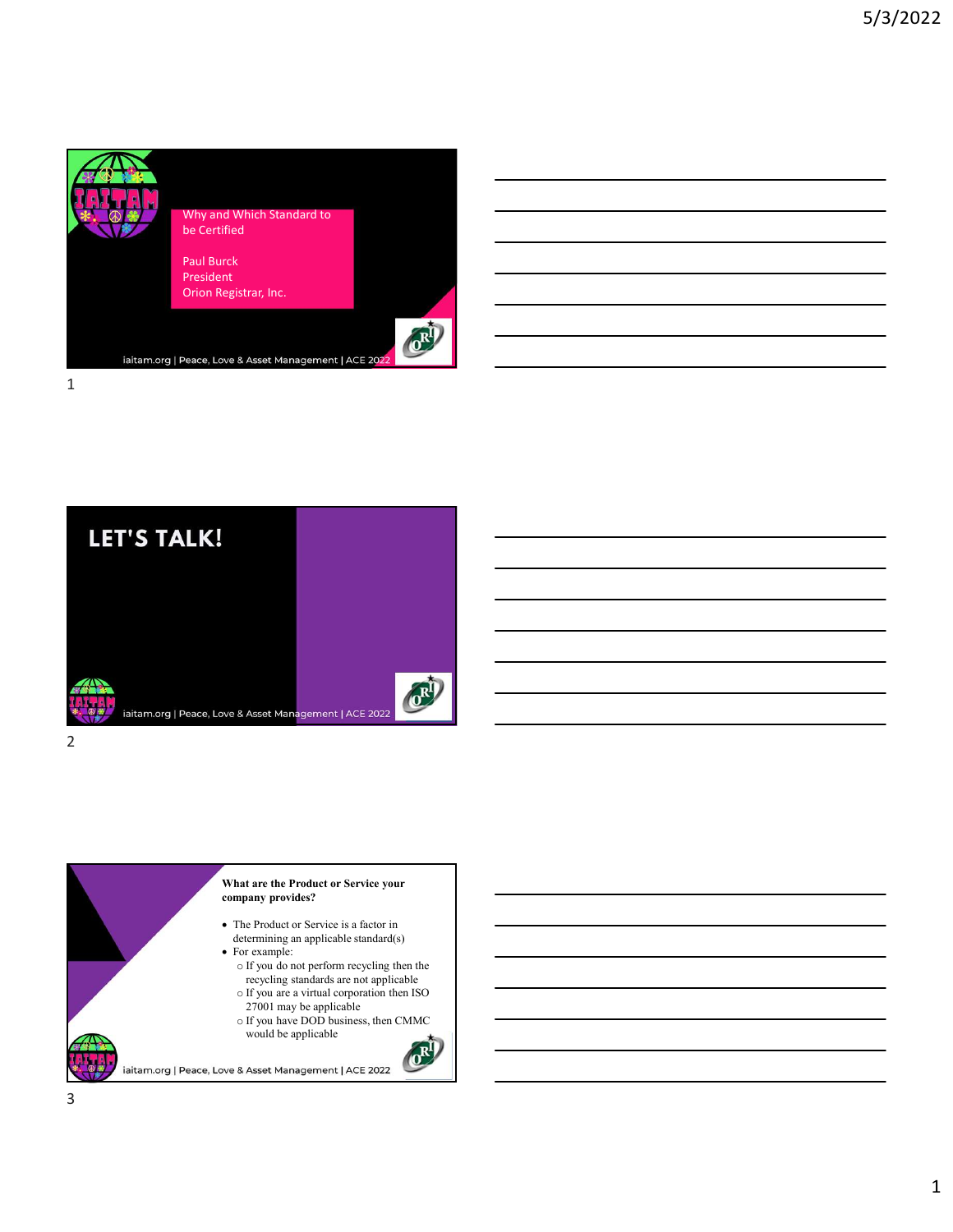





iaitam.org | Peace, Love & Asset Management | ACE 2022  $5<sub>2</sub>$ 



Need Certification to improve corporate image

- Creates a completion date for certification
- Sometimes the focus is to get the certificate
- Sometimes the focus is to improve the processes
- How does the "needs" drive your<br>
Certification?<br>
Need Certification to improve corporate image<br>
Creates a completion date for certification<br>
Sometimes the focus is to get the certificate<br>
Sometimes the focus is to improve Or combination of get the certificate and improve the processes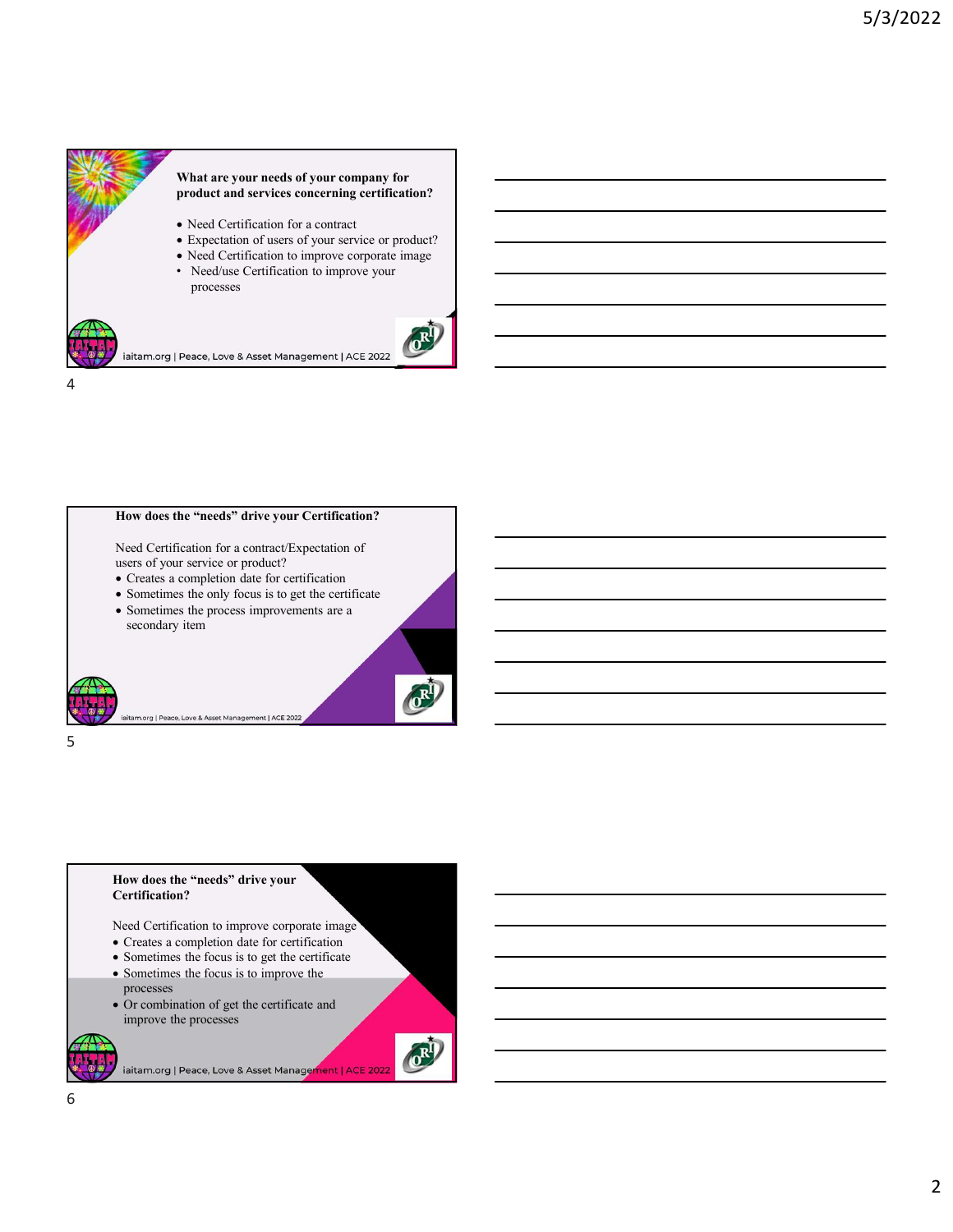



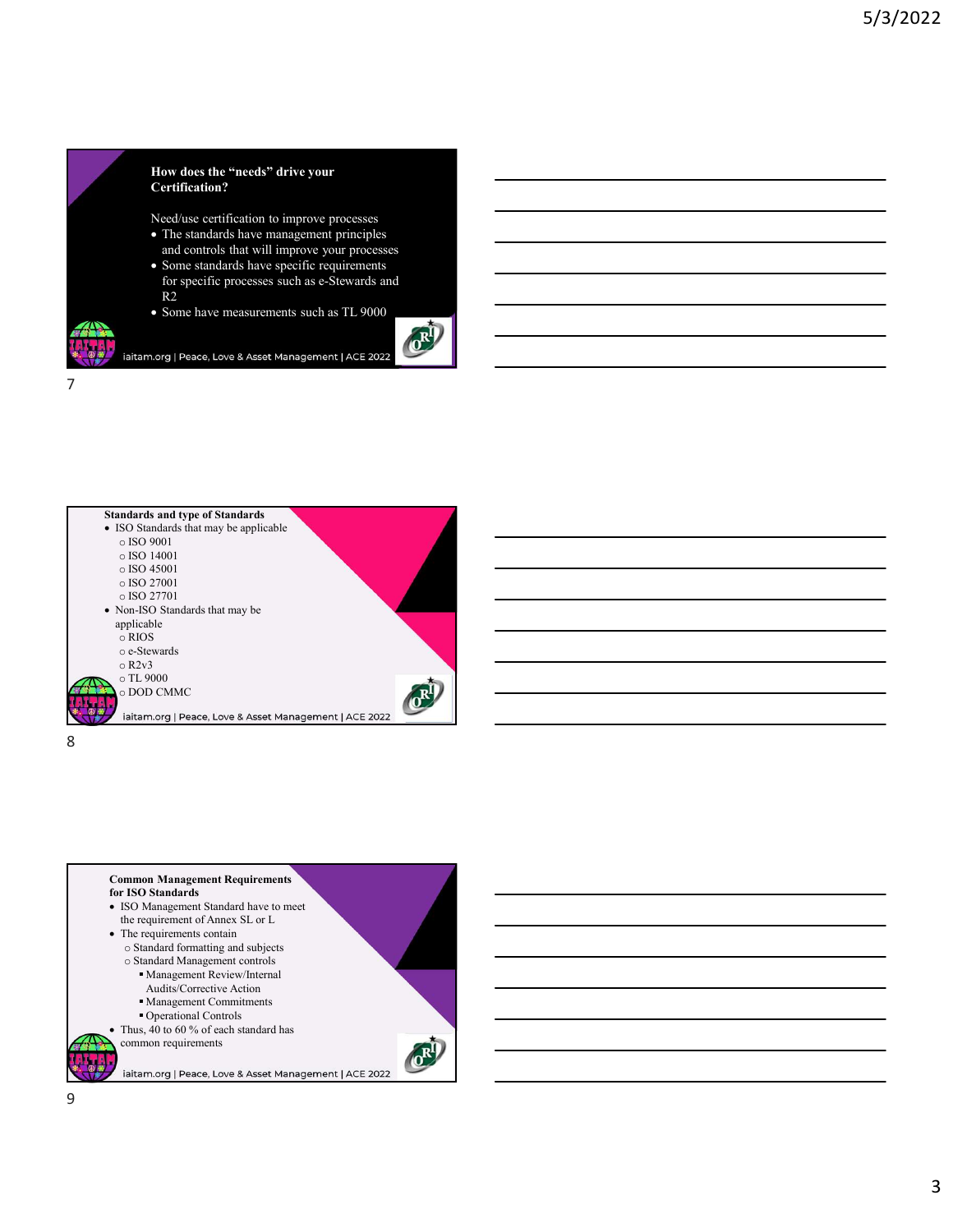

ISO 14001, Environmental Management Contains the requirements and controls for all the environmental activities Is built on the concept of a "site" and the applicable environmental requirements Normally all the land of the "site" activities are included in the certification scope e-Stewards and R2v3 may require certification to this standard **Company Logo Company Logo Company Logo Company Logo Company Logo Company Logo Company Logo Company Logo Company** iaitam.org | Peace, Love & Asset Managemer

11

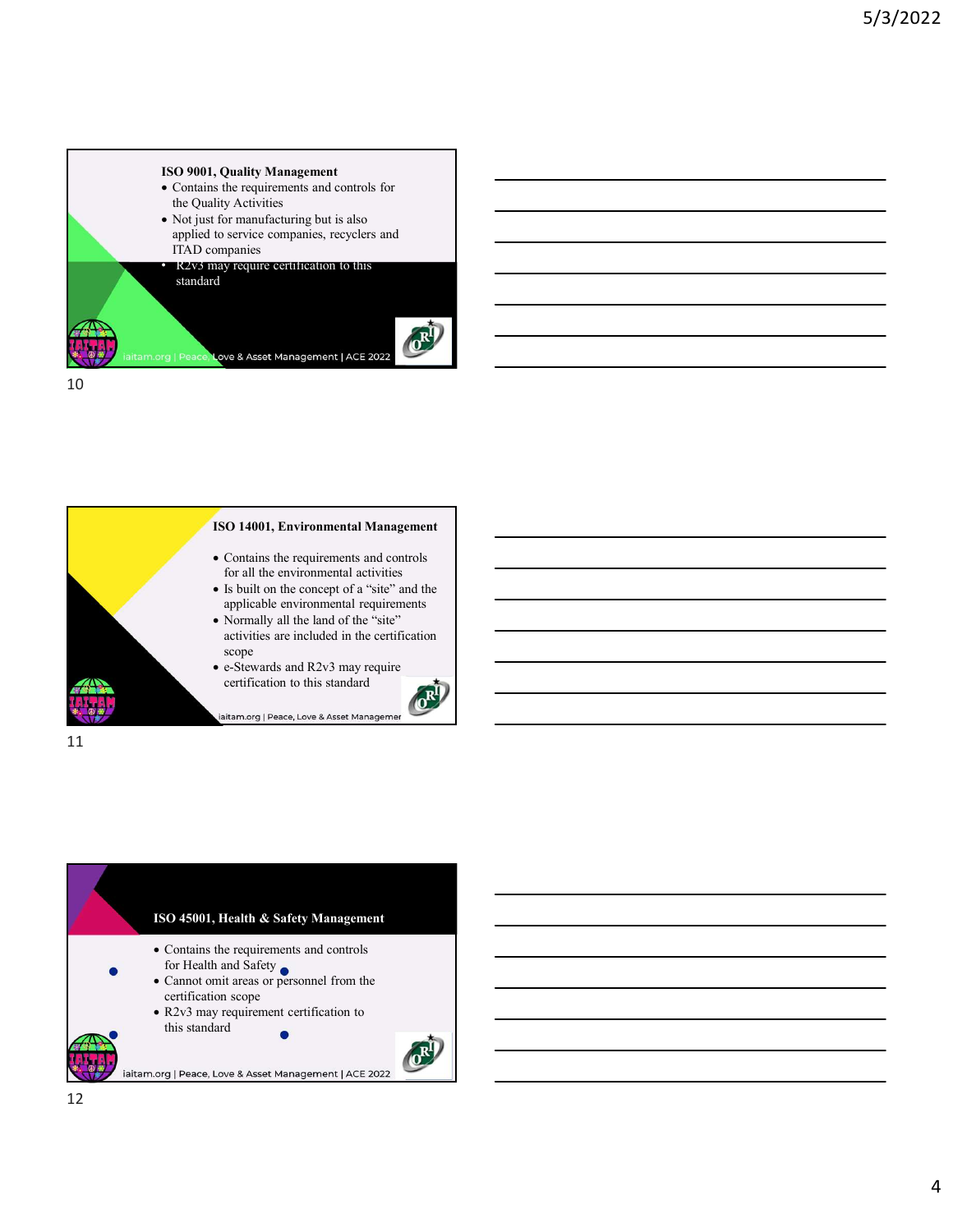

ISO 27701, Personal Information Security Management • Is an additive standard to ISO 27001 for personal information security Some companies use this standard to meet the GDPR Requirements

iaitam.org | Peace, Love & Asset Management | ACE 2022

14

## RIOS, Recycling Management

- Recycling Management Standard built for the Recycling Industry
- Contains the core requirements of ISO 9001, 14001, and ISO 45001
- Based on the concept of the footprint
- Very practical standard for the recycling industry

iaitam.org | Peace, Love & Asset Management | ACE 2022

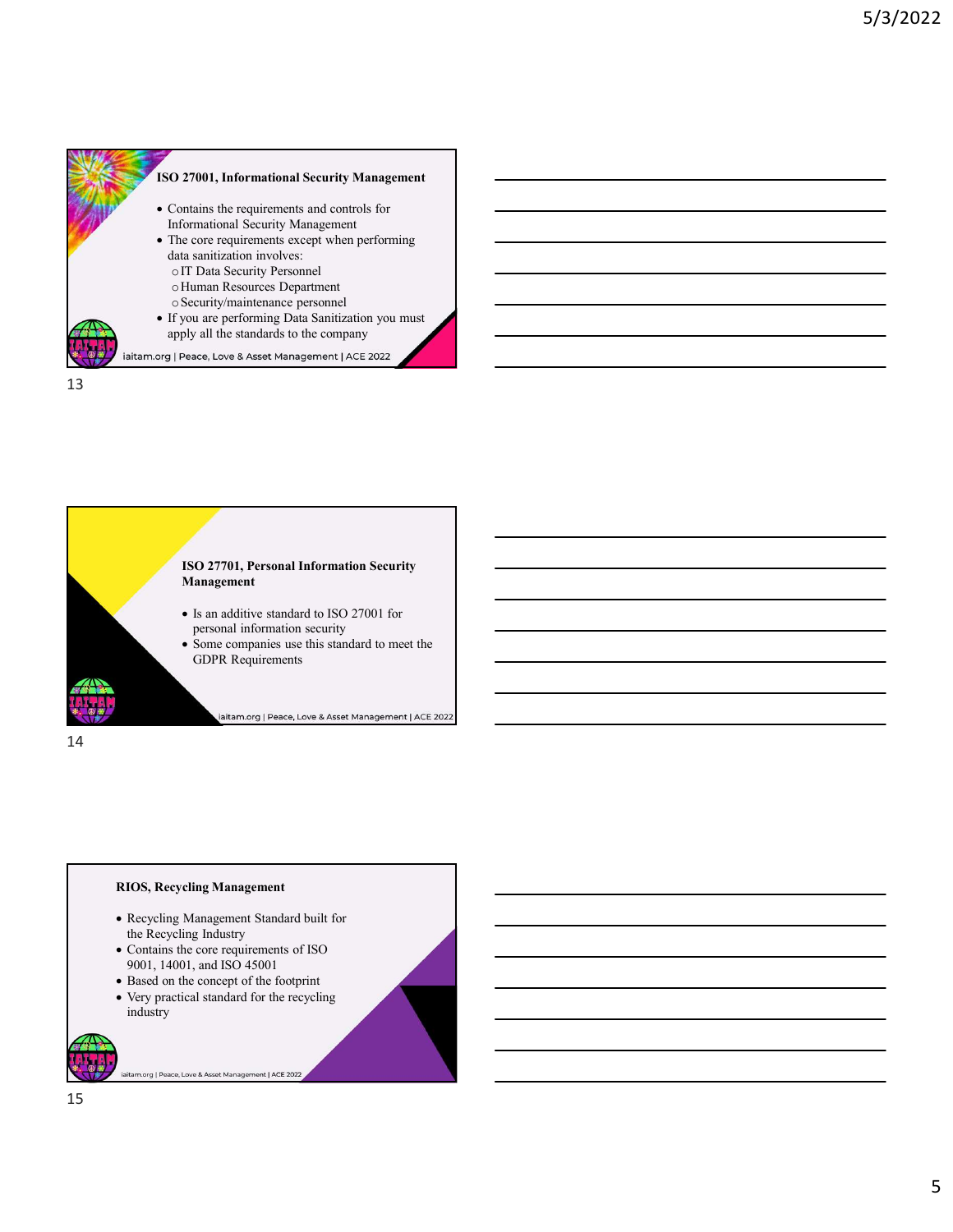



17

## TL 9000, Telecommunication Management

- May be applicable for companies that supply part to the telecommunication market
- Standard is a combination of ISO 9001 and Telecommunication requirements
- Contains requirements measurement requirements that must be uploaded in a database

iaitam.org | Peace, Love & Asset Management | ACE 2022